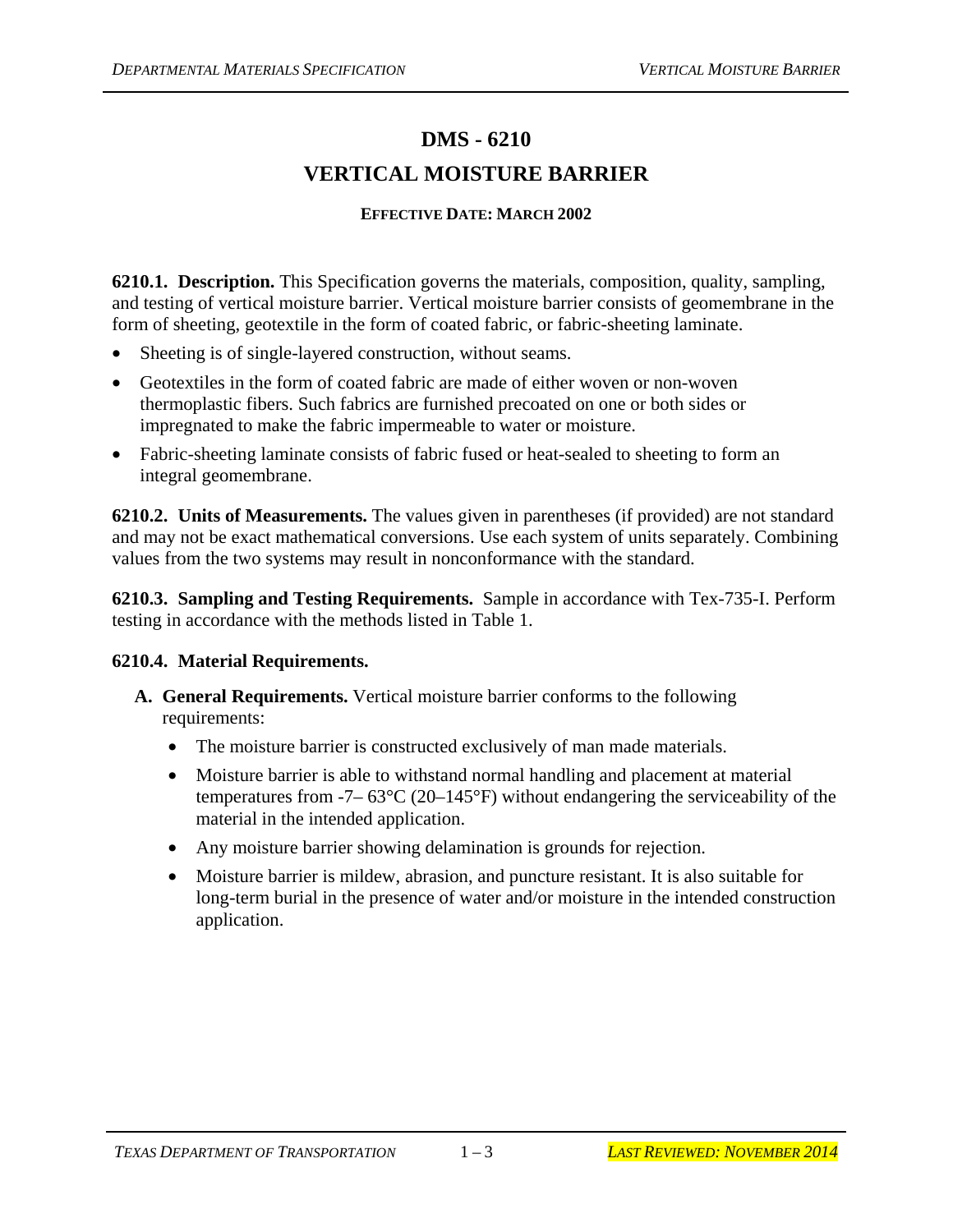**B. Physical Requirements.** Vertical moisture barrier must meet the requirements listed in Table 1 when sampled and tested in accordance with the methods specified.

| <b>MOISLUTE BATTIEF REQUITEMENTS</b>                                                            |                    |                 |  |
|-------------------------------------------------------------------------------------------------|--------------------|-----------------|--|
| <b>Original Physical Properties:</b>                                                            | <b>Test Method</b> | Requirement     |  |
| Fabric Weight, $\text{kg/m}^2$ (oz./yd. <sup>2</sup> )                                          | $Tex-616-J$        | $0.22(6.5)$ Min |  |
| Water permeability, kg/m <sup>2</sup> (oz./yd. <sup>2</sup> ) of<br>vertical moisture barrier.  | $Tex-616-J$        | $0.02(0.6)$ Max |  |
| Abrasion Resistance, kg/m <sup>2</sup> (oz./yd. <sup>2</sup> ) of<br>vertical moisture barrier. | $Tex-616-J$        | $0.02(0.6)$ Max |  |
| Tensile Strength, Newton (lb.)                                                                  | ASTM D 5034        | 667 (150) Min   |  |
| Apparent elongation at break or rupture, %                                                      | ASTM D 5034        | 20% Min         |  |
| Tear strength, Newton (lb.)                                                                     | ASTM D 751         | $67(15)$ Min    |  |

| Table 1 |  |                                      |  |
|---------|--|--------------------------------------|--|
|         |  | <b>Moisture Barrier Requirements</b> |  |

**6210.5. Packaging Requirements.** Package the moisture barrier in rolls of the length and width specified on the plans, as directed by the Engineer, or in the purchase order awarded by the State.

Furnish material as one piece per roll.

Individual pieces of moisture barrier on a given roll joined together by splicing, lapping, bonding, stapling, etc. are not acceptable.

Uniformly wind the moisture barrier onto suitable cylindrical forms or cores to aid in handling and unrolling.

Package each roll of fabric in a suitable container to protect the fabric from damage due to ultraviolet light and moisture during normal storage and handling.

**6210.6. Tagging and Labeling.** Identify each roll with a tag or label securely affixed to the outside of the roll on one end. Include the following on the tag or label:

- unique roll number, serially designated;
- producer's lot number or control numbers, if any;
- producer name;
- product brand name;
- producer's style or catalog designation of the fabric, if any;
- roll width in meters (inches); and
- roll length in meters (yards).

**6210.7. Basis for Rejection.** Should any individual sample selected at random from 100 rolls, or fraction thereof, fail to meet any specification requirement, then that roll will be rejected. Two additional samples will be taken, one from each of two other rolls selected at random from the same 100-roll lot, or fraction thereof.

If either of these two additional samples fails to comply with any portion of the Specification, then the entire quantity of rolls represented by that sample will be rejected.